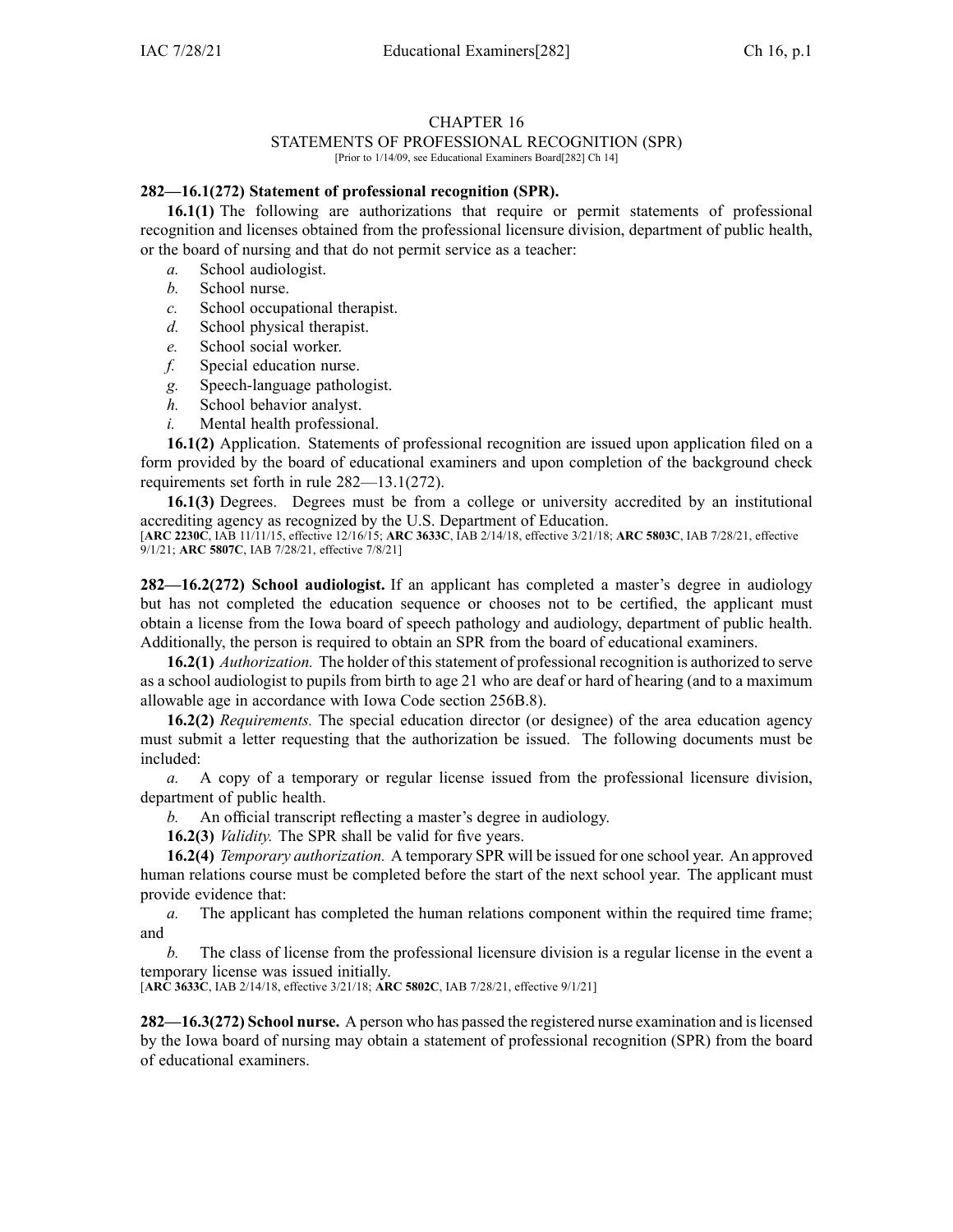**16.3(1)** *Authorization.* The holder of an SPR is authorized to promote the health and safety of the students in an accredited school district, including providing medical treatment as allowed under the authority granted by virtue of holding <sup>a</sup> license from the Iowa board of nursing.

**16.3(2)** *Requirements.*

*a.* Applicant has passed the registered nurse examination, is licensed by the Iowa board of nursing and has <sup>a</sup> baccalaureate degree.

*b.* While employed by an accredited K-12 school district, applicant maintains licensure with the Iowa board of nursing.

**16.3(3)** *Validity.* The school nurse SPR shall be valid for five years.

**16.3(4)** *Local requirements.* A school district may require an SPR, but the board of educational examiners does not require an SPR for nurses working in <sup>a</sup> school district.

**16.3(5)** *Renewal.* Renewal requirements for the SPR:

- *a.* Applicant must apply for renewal every five years.
- *b.* Applicant must maintain continual licensure with the Iowa board of nursing.
- *c.* Applicant must complete continuing education as required by the Iowa board of nursing.

**282—16.4(272) School occupational therapist.** A person who holds <sup>a</sup> degree or equivalent baccalaureate in occupational therapy and <sup>a</sup> valid license to practice occupational therapy in Iowa as granted by the professional licensure division, department of public health, may obtain <sup>a</sup> statement of professional recognition (SPR) by the board of educational examiners.

**16.4(1)** *Authorization.* The holder of this authorization may serve as <sup>a</sup> school occupational therapist to pupils from birth to age 21 who have physical impairments (and to <sup>a</sup> maximum allowable age in accordance with Iowa Code section [256B.8\)](https://www.legis.iowa.gov/docs/ico/section/256B.8.pdf). The legalization for this suppor<sup>t</sup> personnel is through <sup>a</sup> statement of professional recognition (SPR) and not through teacher licensure.

**16.4(2)** *Requirements.*

*a.* The special education director (or designee) of the area education agency must submit <sup>a</sup> letter to the board of educational examiners to reques<sup>t</sup> that the authorization be issued.

*b.* An applicant must also submit the following documents:

(1) A copy of <sup>a</sup> temporary or regular license from the professional licensure division, department of public health.

(2) An official transcript.

**16.4(3)** *Validity.* The SPR shall be valid for five years.

**16.4(4)** *Temporary authorization.* A temporary SPR will be issued for one school year if the class of license from the professional licensure division is temporary. A regular SPR will be issued with verification of <sup>a</sup> regular license and of at least <sup>a</sup> bachelor's degree in occupational therapy.

**282—16.5(272) School physical therapist.** A person who holds <sup>a</sup> degree or equivalent baccalaureate in physical therapy and <sup>a</sup> valid license to practice physical therapy in Iowa as granted by the professional licensure division, department of public health, may be issued <sup>a</sup> statement of professional recognition (SPR) by the board of educational examiners.

**16.5(1)** *Authorization.* The holder of this authorization can serve as <sup>a</sup> school physical therapist to pupils from birth to age 21 who have physical impairments (and to <sup>a</sup> maximum allowable age in accordance with Iowa Code section [256B.8](https://www.legis.iowa.gov/docs/ico/section/256B.8.pdf)). The legalization for this suppor<sup>t</sup> service personnel is through <sup>a</sup> statement of professional recognition (SPR) and not through teacher licensure.

**16.5(2)** *Requirements.*

*a.* The special education director (or designee) of the area education agency must submit <sup>a</sup> letter to the board of educational examiners to reques<sup>t</sup> that the authorization be issued.

*b.* An applicant must also submit the following documents:

(1) A copy of <sup>a</sup> temporary or regular license from the professional licensure division, department of public health.

(2) An official transcript.

**16.5(3)** *Validity.* The SPR shall be valid for five years.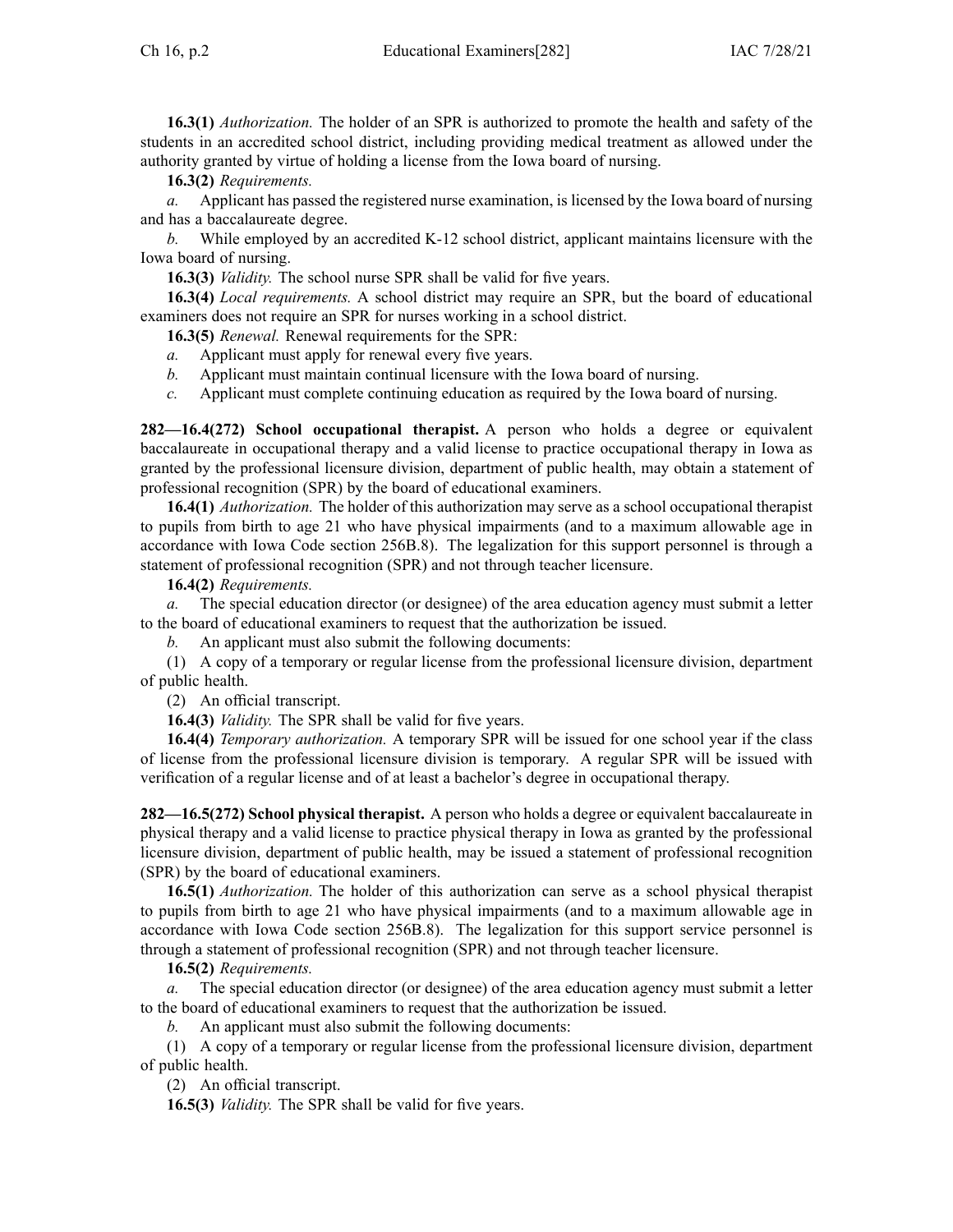**16.5(4)** *Temporary authorization.* A temporary SPR will be issued for one school year if the class of license from the professional licensure division is temporary. A regular SPR will be issued with verification of <sup>a</sup> regular license and of at least <sup>a</sup> bachelor's degree in physical therapy.

**282—16.6(272) School social worker.** A person who meets the requirements set forth below may be issued <sup>a</sup> statement of professional recognition (SPR) by the board of educational examiners.

**16.6(1)** *Authorization.* The holder of thisstatement of professional recognition is authorized to serve as <sup>a</sup> school social worker to pupils from birth to age 21 (and to <sup>a</sup> maximum allowable age in accordance with Iowa Code section [256B.8](https://www.legis.iowa.gov/docs/ico/section/256B.8.pdf)).

**16.6(2)** *Requirements.* The special education director (or designee) of the area education agency or local education agency must submit an application to reques<sup>t</sup> that the authorization be issued. The application must include:

*a.* An official transcript that reflects the master's degree in social work; and

*b.* The licensed independent social worker (LISW) or licensed master social worker (LMSW) license issued by the Iowa board of social work.

**16.6(3)** *Validity.* The SPR shall be valid for five years.

**16.6(4)** *Temporary authorization.* A temporary SPR will be issued for one school year if the class of license from the professional licensure division is temporary. A regular SPR will be issued with verification of <sup>a</sup> regular license and <sup>a</sup> master's degree in social work. [**ARC [3633C](https://www.legis.iowa.gov/docs/aco/arc/3633C.pdf)**, IAB 2/14/18, effective 3/21/18]

**282—16.7(272) Special education nurse.** A person who holds <sup>a</sup> baccalaureate degree in nursing or <sup>a</sup> master's degree in nursing, holds current licensure in the state of Iowa by the board of nursing and has two years' experience in public health nursing including service to schools or as <sup>a</sup> school nurse may be issued <sup>a</sup> statement of professional recognition (SPR) by the board of educational examiners.

**16.7(1)** *Authorization.* The holder of this authorization is authorized to serve as <sup>a</sup> special education nurse to pupils from birth to age 21 requiring special education (and to <sup>a</sup> maximum allowable age in accordance with Iowa Code section [256B.8](https://www.legis.iowa.gov/docs/ico/section/256B.8.pdf)). The legalization for this suppor<sup>t</sup> service personnel is through <sup>a</sup> statement of professional recognition (SPR) and not through teacher licensure.

**16.7(2)** *Requirements.*

*a.* The special education director (or designee) of the area education agency must submit <sup>a</sup> letter to the board of educational examiners to reques<sup>t</sup> that the SPR be issued.

*b.* An applicant must submit the following documents:

- (1) A copy of the license issued by the Iowa board of nursing.
- (2) An official transcript.
- (3) Verification of two years' experience in public health nursing.
- (4) Completion of an approved human relations course.
- **16.7(3)** *Validity.* The SPR shall be valid for five years.

**16.7(4)** *Temporary authorization.* A temporary SPR will be issued for one school year. The applicant must provide evidence that:

*a.* A professional registered nurse who does not meet the criteria set forth in rule [282—16.7](https://www.legis.iowa.gov/docs/iac/rule/282.16.7.pdf)(272) must complete six semester credits of graduate or undergraduate coursework in special education within one school year after receiving temporary authorization; and

*b.* An approved human relations course must be completed before the start of the next school year.

**282—16.8(272) Speech-language pathologist.** If an applicant has completed <sup>a</sup> master's degree in speech pathology but has not completed the education sequence or chooses not to be certified, the applicant must obtain <sup>a</sup> license from the Iowa board of speech pathology and audiology, department of public health. Additionally, the person is required to obtain an SPR from the board of educational examiners.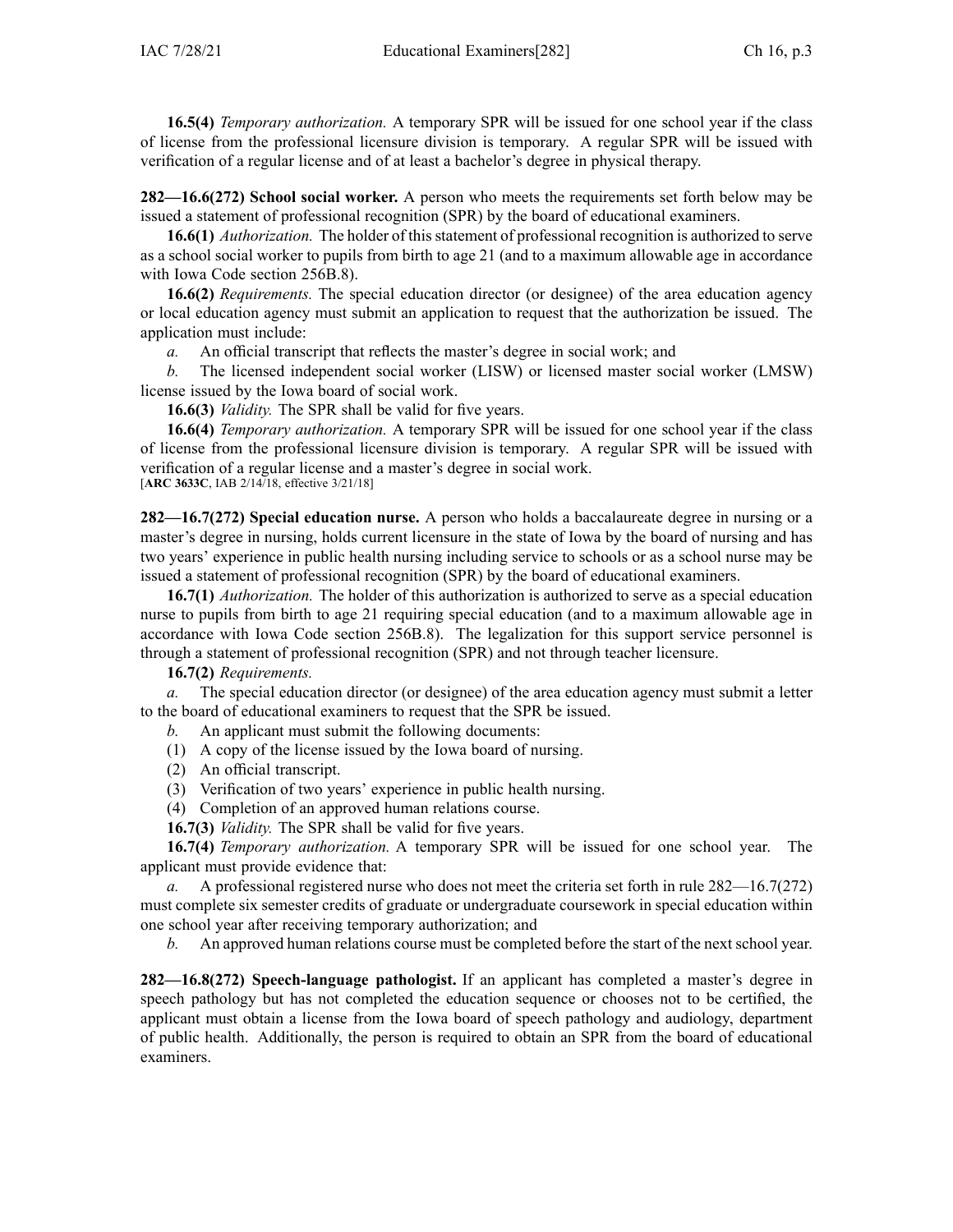**16.8(1)** *Authorization.* The holder of thisstatement of professional recognition is authorized to serve as <sup>a</sup> speech-language pathologist to pupils from birth to age 21 (and to <sup>a</sup> maximum allowable age in accordance with Iowa Code section [256B.8](https://www.legis.iowa.gov/docs/ico/section/256B.8.pdf)).

**16.8(2)** *Requirements.* The special education director (or designee) of the area education agency must submit <sup>a</sup> letter requesting that the authorization be issued. The following documents must be included:

*a.* A copy of <sup>a</sup> temporary or regular license issued from the professional licensure division, department of public health.

*b.* An official transcript reflecting <sup>a</sup> master's degree in speech pathology.

**16.8(3)** *Validity.* The SPR shall be valid for five years.

**16.8(4)** *Temporary authorization.* A temporary SPR will be issued for one school year. An approved human relations course must be completed before the start of the next school year. The applicant must provide evidence that:

*a.* The applicant has completed the human relations componen<sup>t</sup> within the required time frame; and

*b.* The class of license from the professional licensure division is <sup>a</sup> regular license in the event <sup>a</sup> temporary license was issued initially.

[**ARC [3633C](https://www.legis.iowa.gov/docs/aco/arc/3633C.pdf)**, IAB 2/14/18, effective 3/21/18]

**282—16.9(272) School behavior analyst.** A person who has obtained <sup>a</sup> master's degree and board-certified behavior analyst certification and who is licensed by the Iowa board of behavioral science may obtain <sup>a</sup> statement of professional recognition (SPR) from the board of educational examiners.

**16.9(1)** *Authorization.* The holder of this authorization can serve as <sup>a</sup> school behavior analyst to pupils from birth to age 21 (and to <sup>a</sup> maximum allowable age in accordance with Iowa Code section [256B.8](https://www.legis.iowa.gov/docs/ico/section/256B.8.pdf)). The legalization for this suppor<sup>t</sup> service personnel is through an SPR and not through teacher licensure.

**16.9(2)** *Requirements.*

*a.* The special education director (or designee) of the school district or area education agency must submit <sup>a</sup> letter to the board of educational examiners to reques<sup>t</sup> that the authorization be issued.

*b.* An applicant must also submit the following documents:

(1) A copy of <sup>a</sup> temporary or regular license from the board of behavioral science.

(2) An official transcript.

While employed by an accredited K-12 school district or area education agency, the applicant must also maintain licensure with the Iowa board of behavioral science.

**16.9(3)** *Validity.* The SPR shall be valid for five years.

**16.9(4)** *Temporary authorization.* A temporary SPR will be issued for one school year if the class of license from the professional licensure division is temporary. A regular SPR will be issued with verification of <sup>a</sup> regular license.

[**ARC [5807C](https://www.legis.iowa.gov/docs/aco/arc/5807C.pdf)**, IAB 7/28/21, effective 7/8/21]

**282—16.10(272) Mental health professional.** A mental health professional pursuan<sup>t</sup> to Iowa Code section [228.1](https://www.legis.iowa.gov/docs/ico/section/228.1.pdf) who has obtained <sup>a</sup> license from <sup>a</sup> bureau under the Iowa department of public health shall obtain <sup>a</sup> statement of professional recognition (SPR) from the board of educational examiners to be employed by or provide services to an accredited public or private school.

**16.10(1)** *Authorization.* The holder of this authorization can serve as <sup>a</sup> mental health professional to pupils from birth to age 21 (and to <sup>a</sup> maximum allowable age in accordance with Iowa Code section [256B.8](https://www.legis.iowa.gov/docs/ico/section/256B.8.pdf)). The legalization for this suppor<sup>t</sup> service personnel is through an SPR and not through teacher licensure.

**16.10(2)** *Requirements.*

*a.* An administrator for the school or area education agency must submit <sup>a</sup> form to the board of educational examiners to reques<sup>t</sup> that the authorization be issued.

*b.* An applicant must also submit the following documents: